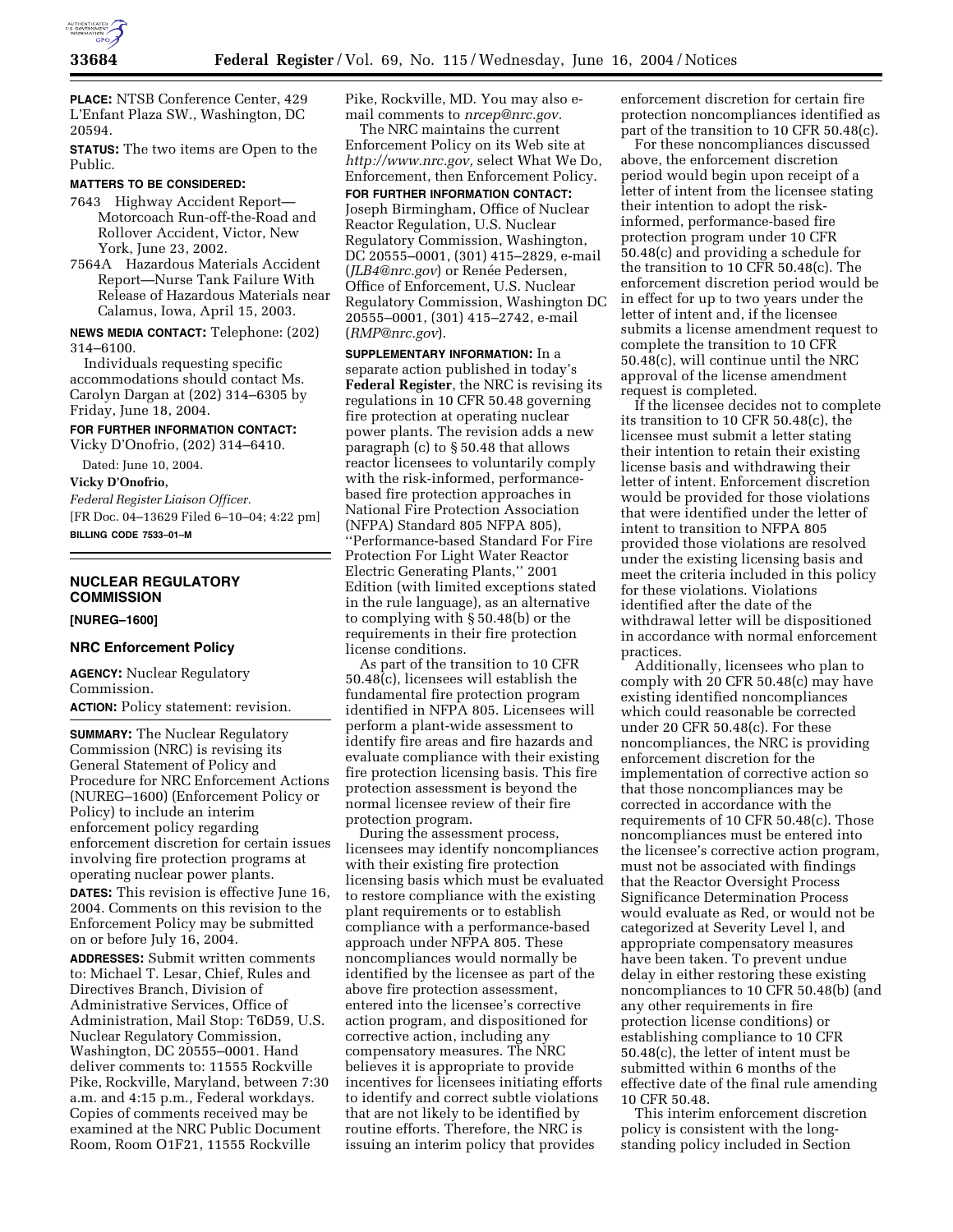VII.B.3, ''Violations Involving Old Design Issues,'' of the Enforcement Policy addressing discretion when licensees voluntarily undertake a comprehensive review and assessment. This exercise of discretion provides appropriate incentives for licensees initiating efforts to identify and correct subtle violations that are not likely to be identified by routine efforts.

However, the NRC may take enforcement action when a violation that is associated with a finding of high safety significance is identified. The staff intends to normally rely on the licensee's risk assessment of an issue when making a decision on whether to exercise enforcement discretion under this policy.

Accordingly, the proposed revision to the NRC Enforcement Policy reads as follows:

# **General Statement of Policy and Procedure for NRC Enforcement Actions**

\* \* \* \* \*

\* \* \* \* \*

# **Interim Enforcement Policies**

*Interim Enforcement Policy Regarding Enforcement Discretion for Certain Fitness-for-Duty Issues (10 CFR Part 26)*

# *Interim Enforcement Policy Regarding Enforcement Discretion for Certain Fire Protection Issues (10 CFR 50.48)*

This section sets forth the interim enforcement policy that the NRC will follow to exercise enforcement discretion for certain violations of requirements in 10 CFR 50.48, Fire protection (or fire protection license conditions) that are identified as a result of the transition to a new risk-informed, performance-based fire protection approach included in paragraph (c) of 10 CFR 50.48 and for certain existing identified noncompliances that reasonably may be resolved by compliance with 10 CFR 50.48(c). Paragraph (c) allows reactor licensees to voluntarily comply with the riskinformed, performance-based fire protection approaches in National Fire Protection Association (NFPA) Standard 805 (NFPA 805), ''Performance-Based Standard For Fire Protection For Light Water Reactor Electric Generating Plants,'' 2001 Edition (with limited exceptions stated in the rule language).

For those noncompliances identified during the licensee's transition process, this enforcement discretion policy will be in effect for up to two years from the date of a licensee's letter of intent to adopt the requirements in 10 CFR

50.48(c) and will continue to be in place until NRC approval of the license amendment request to transition to 10 CFR 50.48(c). This discretion policy may be extended upon a request from the licensee with adequate justification.

If, after submitting the letter of intent to comply with 10 CFR 50.48(c) and before submitting the license amendment request, the licensee determines not to complete the transition to 10 CFR 50.48(c), the licensee must submit a letter stating their intent to retain their existing license basis and withdrawing their letter of intent to comply with 10 CFR 50.48(c). Any violations identified prior to the date of the above withdrawal letter will be eligible for discretion, provided they are resolved under the existing licensing basis and meet the criteria included in this policy for these violations. Violations identified after the date of the above withdrawal letter will be dispositioned in accordance with normal enforcement practices.

# *A. Noncompliances Identified During the Licensee's Transition Process*

Under this interim enforcement policy, enforcement action normally will not be taken for a violation of 10 CFR 50.48(b) (or the requirements in a fire protection license condition) involving a problem such as in engineering, design, implementing procedures, or installation, if the violation is documented in an inspection report and it meets all of the following criteria:

(1) It was licensee-identified as a result of its voluntary initiative to adopt the risk-informed, performance-based fire protection program included under 10 CFR 50.48(c), or, if the NRC identifies the violation, it was likely in the NRC staff's view that the licensee would have identified the violation in light of the defined scope, thoroughness, and schedule of the licensee's transition to 10 CFR 50.48(c) provided the schedule reasonably provides for completion of the transition within two years of the date of the licensee's letter of intent to implement 10 CFR 50.48(c) or other period granted by NRC;

(2) It was corrected or will be corrected as a result of completing the transition to 10 CFR 50.48(c). Also, immediate corrective action and/or compensatory measures are taken within a reasonable time commensurate with the risk significance of the issue following identification (this action should involve expanding the initiative, as necessary, to identify other issues caused by similar root causes);

(3) It was not likely to have been previously identified by routine licensee efforts such as normal surveillance or quality assurance (QA) activities; and

(4) It was not willful.

The NRC may take enforcement action when these conditions are not met or when a violation that is associated with a finding of high safety significance is identified.

While the NRC may exercise discretion for violations meeting the required criteria where the licensee failed to make a required report to the NRC, a separate enforcement action will normally be issued for the licensee's failure to make a required report.

## *B. Existing Identified Noncompliances*

In addition, licensees may have existing identified noncompliances that could reasonably be corrected under 10 CFR 50.48(c). For these noncompliances, the NRC is providing enforcement discretion for the implementation of corrective actions until the licensee has transitioned to 10 CFR 50.48(c) provided that the noncompliances meet all of the following criteria:

(1) The licensee has entered the noncompliance into their corrective action program and implemented appropriate compensatory measures,

(2) The noncompliance is not associated with a finding that the Reactor Oversight Process Significance Determination Process would evaluate as Red, or it would not be categorized at Severity Level I, and

(3) The licensee submits a letter of intent within 6 months of the effective date of the final rule stating their intent to transition to 10 CFR 50.48(c).

After the 6 month period described in (3) above, this enforcement discretion for implementation of corrective actions for existing identified noncompliances will not be available and the requirements of 10 CFR 50.48(b) (and any other requirements in fire protection license conditions) will be enforced in accordance with normal enforcement practices.

\* \* \* \* \*

Dated at Rockville, Maryland, this 8th day of June, 2004.

For the Nuclear Regulatory Commission. **Annette Vietti-Cook,** 

*Secretary of the Commission.* [FR Doc. 04–13523 Filed 6–15–04; 8:45 am] **BILLING CODE 7590–01–M**